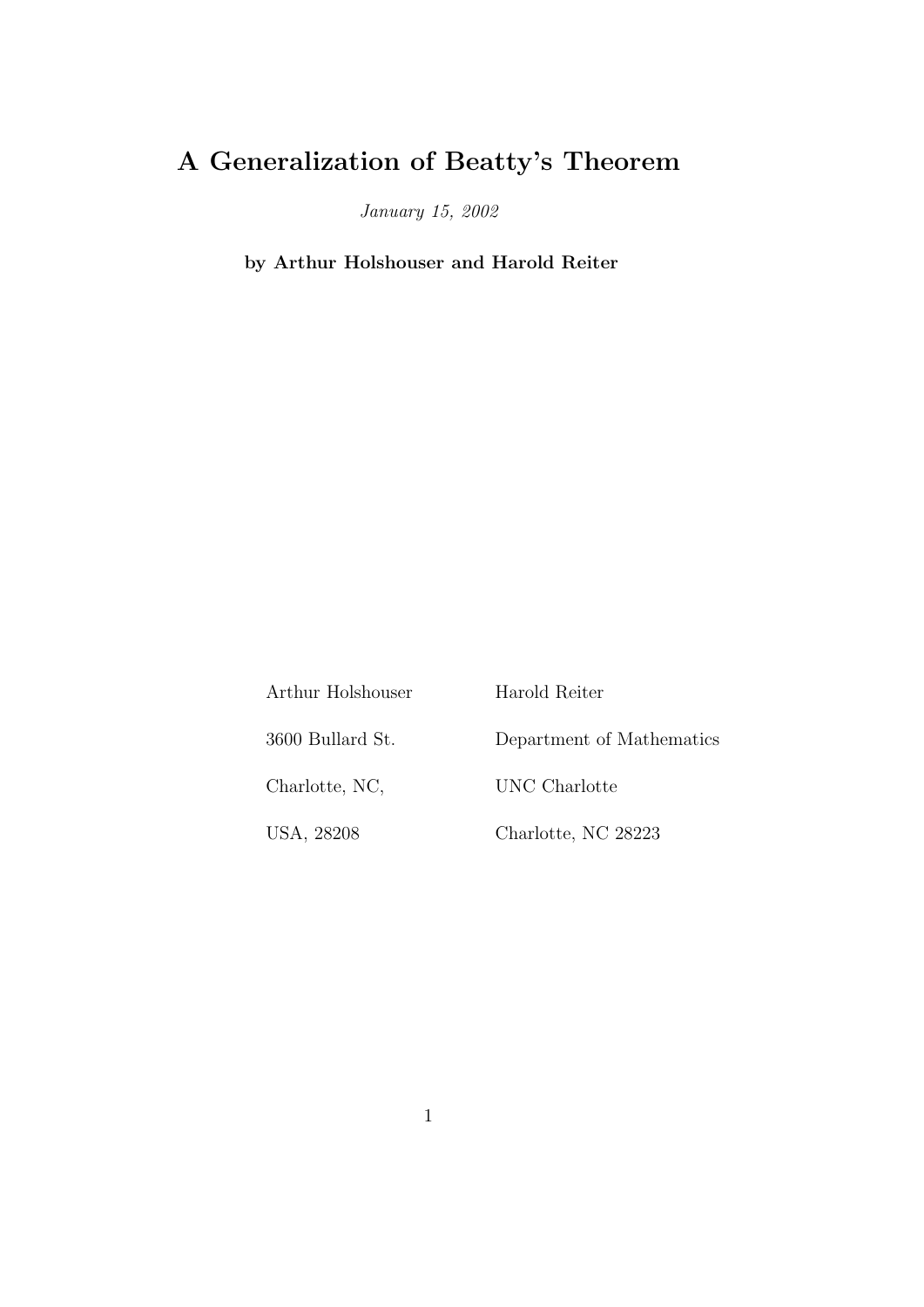In 1926 Sam Beatty made the following discovery, which he posed as a problem in [1]. If a is a positive irrational number, the sequences  $m(1 + a), m = 1, 2, \ldots$ and  $n(1 + a^{-1})$ ,  $n = 1, 2, \ldots$  together contain exactly one number from each of the intervals  $(k, k + 1)$ ,  $k = 1, 2, 3, \ldots$  The problem was solved by Ostrowski and Aitken[4] and generalized to a larger class of sequences by Lambeck and Moser[3]. The authors are grateful for UNC Charlotte undergraduate James Rudzinski for suggesting the combinatorial game that lead to this paper.

The purpose of this paper is to extend this theorem from sequences to continuous functions. We first establish some notation. Let  $P = (a_0 = 0, a_1, a_2, \ldots)$  be a strictly increasing unbounded sequence of real numbers. For any nonnegative number  $x$ , let  $\lfloor x \rfloor_P$  be the largest member of P that does not exceed x, and for positive x,

$$
]x|_P = \begin{cases} [x]_P & \text{if } x \text{ is not in } P \\ a_{i-1} & \text{if } x \in P \text{ and } [x]_P = a_i. \end{cases}
$$

Also, if  $t > 0$ , we define  $N_t = \{0, t, 2t, 3t, 4t, \dots\}$  and  $N_t^+ = N_t \setminus \{0\}.$ 

Main Theorem: Let  $F$  and  $G$  be real, continuous, strictly increasing, functions with domains  $[0, \infty)$  satisfying  $F(0) = G(0) = 0$  and  $\lim_{x \to \infty} (F(x) + G(x)) = \infty$ . For all  $t > 0$ , let  $P_t = \{0, (F+G)^{-1}(t), (F+G)^{-1}(2t), (F+G)^{-1}(3t), \ldots\}$ , and  $P_t^+ = P_t \setminus \{0\}$ . Then the two sequences  $A_t$  and  $B_t$  defined by  $A_t = \{((F^{-1})^{-1}(n)|_{P_t} :$  $n \in N_t^+$  and  $B_t = \{[(G^{-1})^{-1}(n)]_{P_t} : n \in N_t^+\}$  partition  $P_t^+$  for all  $t > 0$ . Also, the elements of  $A_t$  are distinct and the elements of  $B_t$  are distinct.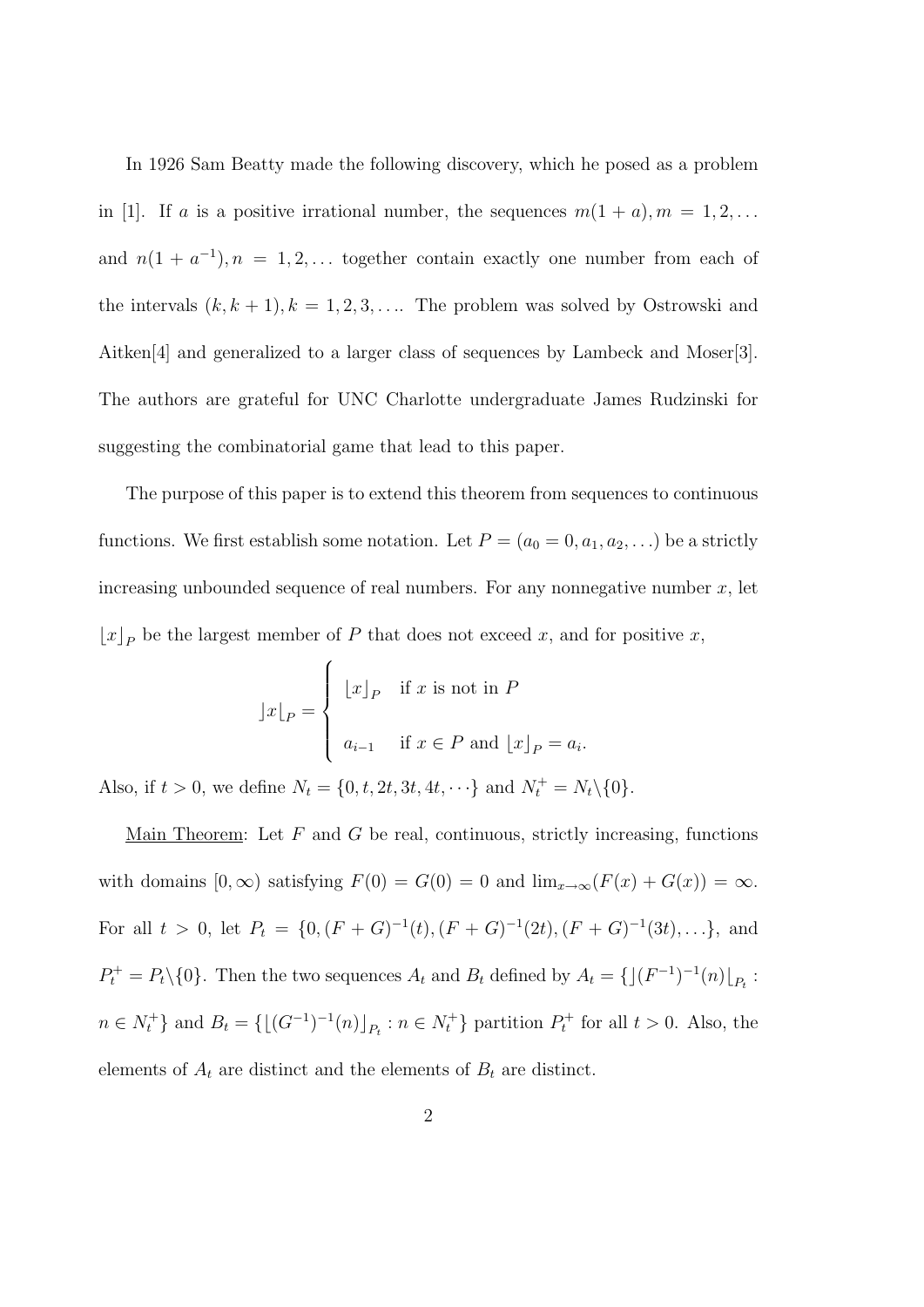We conjecture that the theorem remains true even when  $F+G$  is bounded. Also, it is easy to see that an analogous version exists for functions  $F : [a, b) \rightarrow [0, \infty)$  and  $G : [a, b) \to [0, \infty)$ , where F and G are continuous, strictly increasing, and satisfy  $F(a) = G(a) = 0$  and  $\lim_{x \to b} (F(x) + G(x)) = \infty$ .

Note that the two functions  $F$  and  $G$  in the theorem are independent, unlike those in the Lambek and Moser paper where each one determines the other. This shows that using continuous functions provides a much richer theory. Note also that our conclusion is true for all  $t > 0$ . Thus we have an uncountable number of partitions. This forces rigid restrictions on the sequences  $A_t$  and  $B_t$ .

The following is an example illustrating the theorem. We can choose  $F$  and  $G$  independently. However, we have chosen  $F$  and  $G$  so that we can compute  $F^{-1}, G^{-1}, (F+G)^{-1}$  explicitly. Of course, if we cannot compute the inverse of one of our functions explicitly, then we just leave that inverse in implicit form just as we would for the function  $sin^{-1}$ . Let  $F(x) = ax^2 + bx, G(x) = cx^2 + dx, a, b, c, d > 0$ . Then  $(F+G)(x) = (a+c)x^2 + (b+d)x, F^{-1}(n) = \frac{-b+\sqrt{b^2+4an}}{2a}$  $\frac{\sqrt{b^2+4an}}{2a}$ ,  $G^{-1}(n) = \frac{-d+\sqrt{d^2+4cn}}{2c}$  $2c$ and  $(F+G)^{-1}(n) = \frac{-(b+d)+\sqrt{(b+d)^2+4(a+c)n}}{2(a+c)}$  $\frac{2(a+c)}{2(a+c)}$ . Then

$$
P_t = \left\{ \frac{-(b+d) + \sqrt{(b+d)^2 + 4(a+c)n}}{2(a+c)} : n = 0, t, 2t, 3t, ... \right\},\,
$$

$$
A_t = \left\{ \left| \frac{-b + \sqrt{b^2 + 4an}}{2a} \right|_{P_t} : n = t, 2t, 3t, \ldots \right\},\,
$$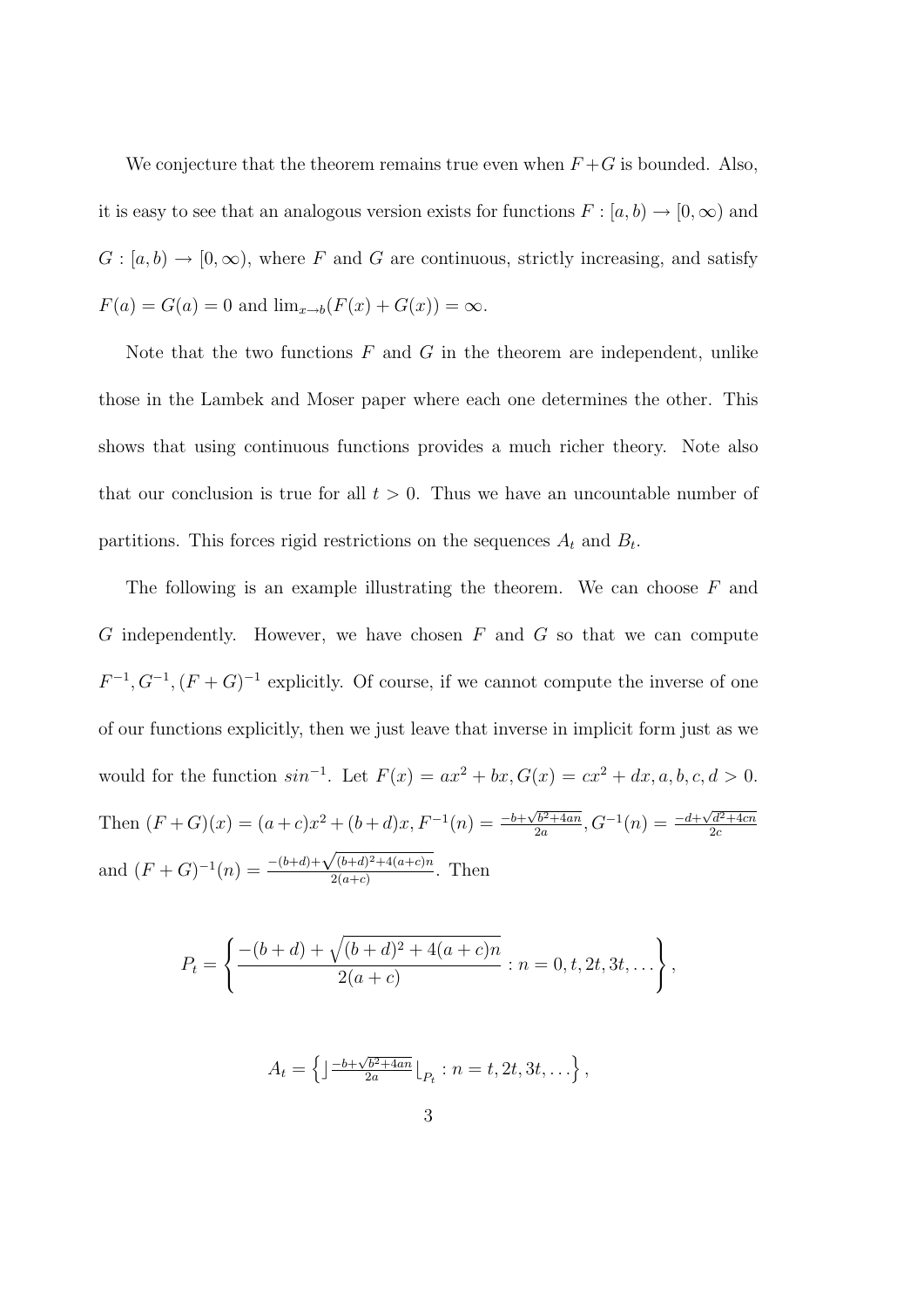and

$$
B_t = \left\{ \left\lfloor \frac{-d + \sqrt{d^2 + 4cn}}{2c} \right\rfloor_{P_t} : n = t, 2t, 3t, \ldots \right\}.
$$

The theorem guarantees that for all  $t > 0$ ,  $A_t$  and  $B_t$  partition  $P_t^+$  and the members of  $A_t$  and  $B_t$  are distinct. The functions  $F(x) = \frac{x}{1+a}$  and  $G(x) = \frac{ax}{1+a}$ , where a is a positive irrational number, can be used to prove Beatty's theorem. The reader might also like to use  $F(x) = 3(x^2 + x)$ ,  $G(x) = x^3$  to give an example for himself.

We next prove the main theorem by first proving a more specialized result, for which we need more notation. Let  $N = \{0, 1, 2, 3, \ldots\}$ ,  $Z = \{\ldots, -3, -2, -1, 0, 1, 2, 3, \ldots\}$ , and for any  $t > 0$ ,  $Z_t = {\cdots, -3t, -2t, -t, 0, t, 2t, 3t, \cdots}$  and  $N_t = \{0, t, 2t, 3t, \cdots\}$ . Thus  $N = N_1$  and  $Z = Z_1$ . Suppose  $x = nt + \epsilon$  where  $n \in Z$  and  $0 \leq \epsilon < t$ . Then  $\lfloor x \rfloor_t = nt$ . Suppose  $x = mt + \overline{\epsilon}$  where  $m \in \mathbb{Z}$  and  $0 < \overline{\epsilon} \leq t$ . Then  $\lceil x \rceil_t = mt + t$ . Thus  $\lfloor x \rfloor_t$  and  $\lceil x \rceil_t$  are the *floor* and *ceiling* functions with respect to the grid  $Z_t$ . Of course,  $\lfloor x \rfloor_1 = \lfloor x \rfloor$  and  $\lceil x \rceil_1 = \lceil x \rceil$  where  $\lfloor x \rfloor$  and  $\lceil x \rceil$  are the usual floor and ceiling functions. If  $F : A \to B$  is a function on A where A is a countable linearly ordered set, then we consider  $S = \{F(x) : x \in A\}$  to be both a set and a sequence. The reason for this is that we wish to discuss the set S of functional values and we also need to discuss the fact that the members of the sequence are distinct.

Definition: Suppose f and g are any real functions with domain  $[0,\infty)$ . We say that f and g are complementary if f and g satisfy  $f(0) = g(0) = 0$ , f and g are strictly increasing on  $[0, \infty)$ , and  $f(x) + g(x) = x$  for all  $x \ge 0$ .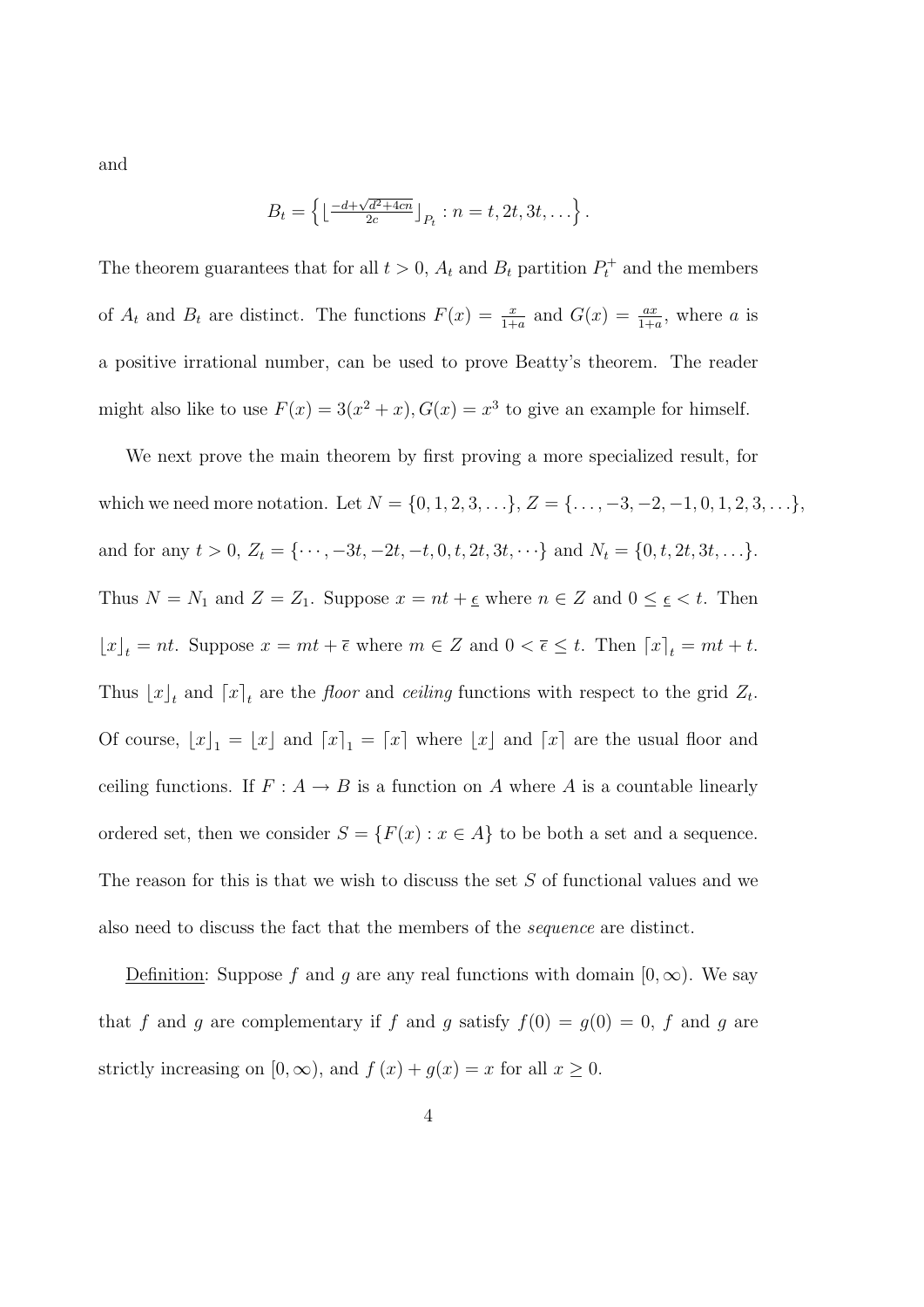It is easy to see that for any  $\epsilon > 0$ ,  $f(x+\epsilon)-f(x) < \epsilon$  and  $0 < g(x+\epsilon)-g(x) < \epsilon$ for all non-negative  $x$ , so complimentary functions are continuous. Also, it is easy to see that  $0 < f(x) < x$  and  $0 < g(x) < x$  for all positive x.

Theorem 1: Suppose  $f : [0, \infty) \to R$ ,  $g : [0, \infty) \to R$  are complementary. Then

- a.  $\forall t > 0$ , the following two sets partition the set  $N_t^+ = \{t, 2t, 3t, 4t, \dots\} : A =$  $\left\{ \left\lceil f^{-1}(n)\right\rceil_t : n \in N_t^+ \right\}$  and  $B = \left\{ \left\lfloor g^{-1}(n) + t\right\rfloor_t : n \in N_t \right\}$ . Also, the elements of the sequence  $A$  are distinct and the elements of the sequence  $B$  are distinct.
- b. Also, for every  $t > 0$ , the following two sets partition  $N_t^+$  :  $C = \left\{ \lceil f^{-1}(n) t \rceil_t : n \in N_t^+ \right\}$ and  $D = \left\{ \lfloor g^{-1}(n) \rfloor_t : n \in N_t^+ \right\}$ . Also, the elements of the sequence C are distinct and the elements of the sequence D are distinct.

We note that if one of  $f, g$  is bounded above, then in both a. and b., one of the two sets is finite.

We will now prove theorem 1 through a series of lemmas. It is convenient for notational reasons to assume that  $\lim_{x\to\infty} f(x) = \lim_{x\to\infty} g(x) = \infty$ . Although we will assume this, a slightly more clumsy version holds without the assumption. In the following lemmas, we consider  $t > 0$  to be arbitrary but fixed.

<u>Lemma 1</u>: Suppose  $h: N_t \to N_t$  satisfies  $h(0) = 0$ ,  $h(n + t) - h(n) \in \{0, t\}$  for all  $n \in N_t$ , and  $\lim_{n \to \infty} h(n) = \lim_{n \to \infty} (n - h(n)) = \infty$ .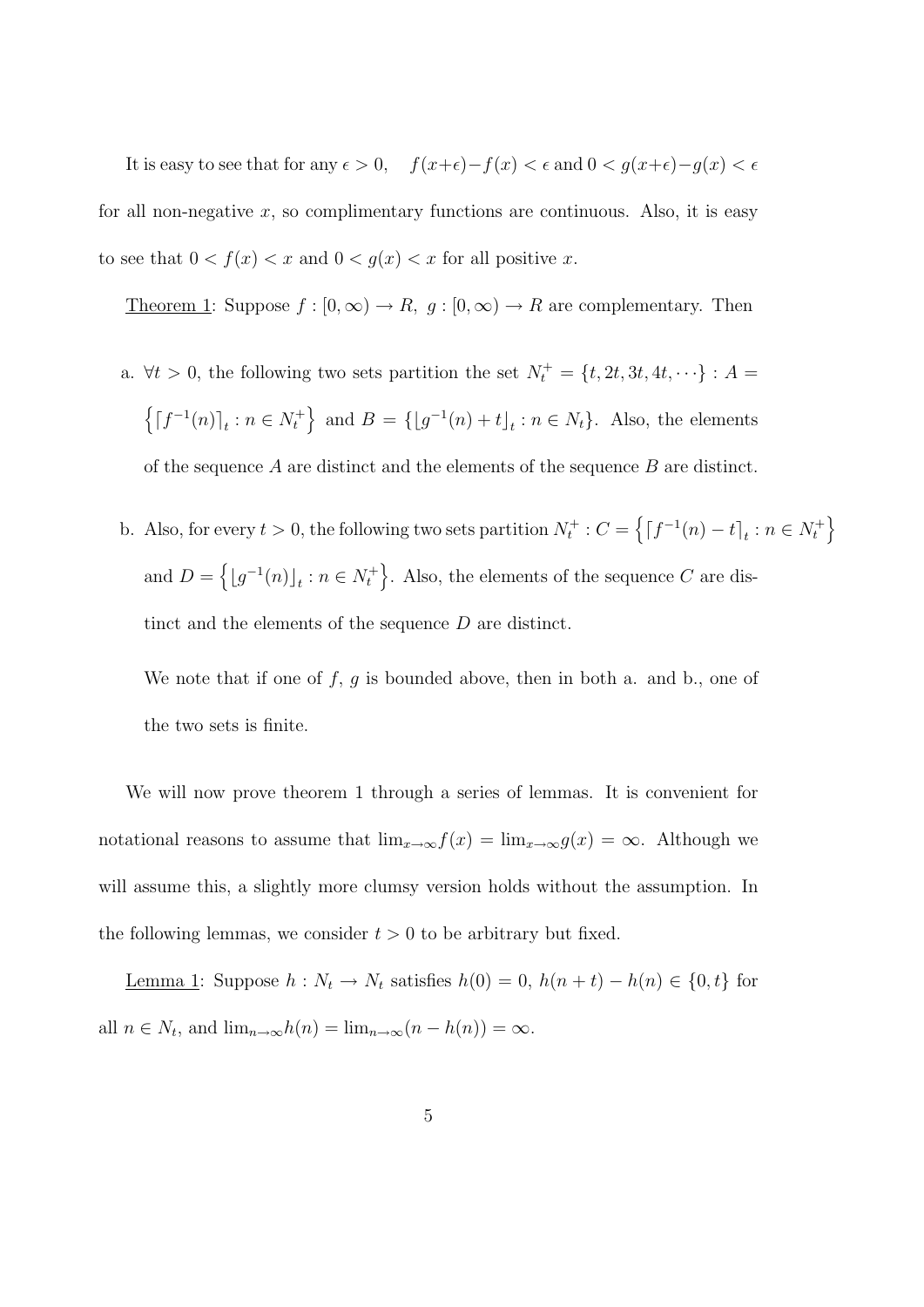Define  $k: N_t \to N_t$  as follows:  $\forall n \in N_t, k(n) = n - h(n)$ . It is easy to see that  $k(0) = 0$ ,  $\lim_{n \to \infty} k(n) = \infty$  and  $\forall n \in N_t$ ,  $k(n + t) - k(n) \in \{0, t\}$ . Also both h and  $k$  are non-decreasing on  $N_t$ .

Next,  $\forall m \in N_t$ , define  $H(m)$  to be the smallest member of  $N_t$  such that  $h(H(m)) = m$  and  $K(m)$  to be the smallest member of  $N_t$  such that  $k(K(m)) = m$ . Then

- a.  $H(0) = K(0) = 0$ .
- b.  $H$  and  $K$  are strictly increasing.
- c. the two sets  $\{H(n) : n \in N_t^+\}$  and  $\{K(n) : n \in N_t^+\}$  partition the set  $N_t^+$ .

<u>Proof</u>: Parts a and b are easy to see. To prove c, first observe that  $\forall n \in N_t^+$ , either  $h(n) - h(n - t) = t$  and  $k(n) - k(n - t) = 0$  or  $h(n) - h(n - t) = 0$  and  $k(n) - k(n - t) = t$ . This is because  $h(n) + k(n) = n$ . From this it follows that  $\forall x \in N_t^+, x$  is in the range set of exactly one of H and K.

Definitions: Let  $f, g$  be the two complementary functions used in the hypothesis of the Theorem 1. For convenience we again assume that  $\lim_{x\to\infty} f(x) =$  $\lim_{x\to\infty} g(x) = \infty.$ 

Let us define for all positive numbers  $t, h: N_t \to N_t$  by  $h(n) = [f(n)]_t$  and define  $k : N_t \to N_t$  by  $k(n) = n - h(n)$ . It follows that  $k(n) = n - \lfloor f(n) \rfloor_t$  $n + \lfloor -f(n) \rfloor_t = \lfloor n - f(n) \rfloor_t = \lfloor g(n) \rfloor_t$ . i.e.,  $k(n) = \lfloor g(n) \rfloor_t$ . Note that k is being defined from h the same way as it was in lemma 1. These functions h and  $k$  are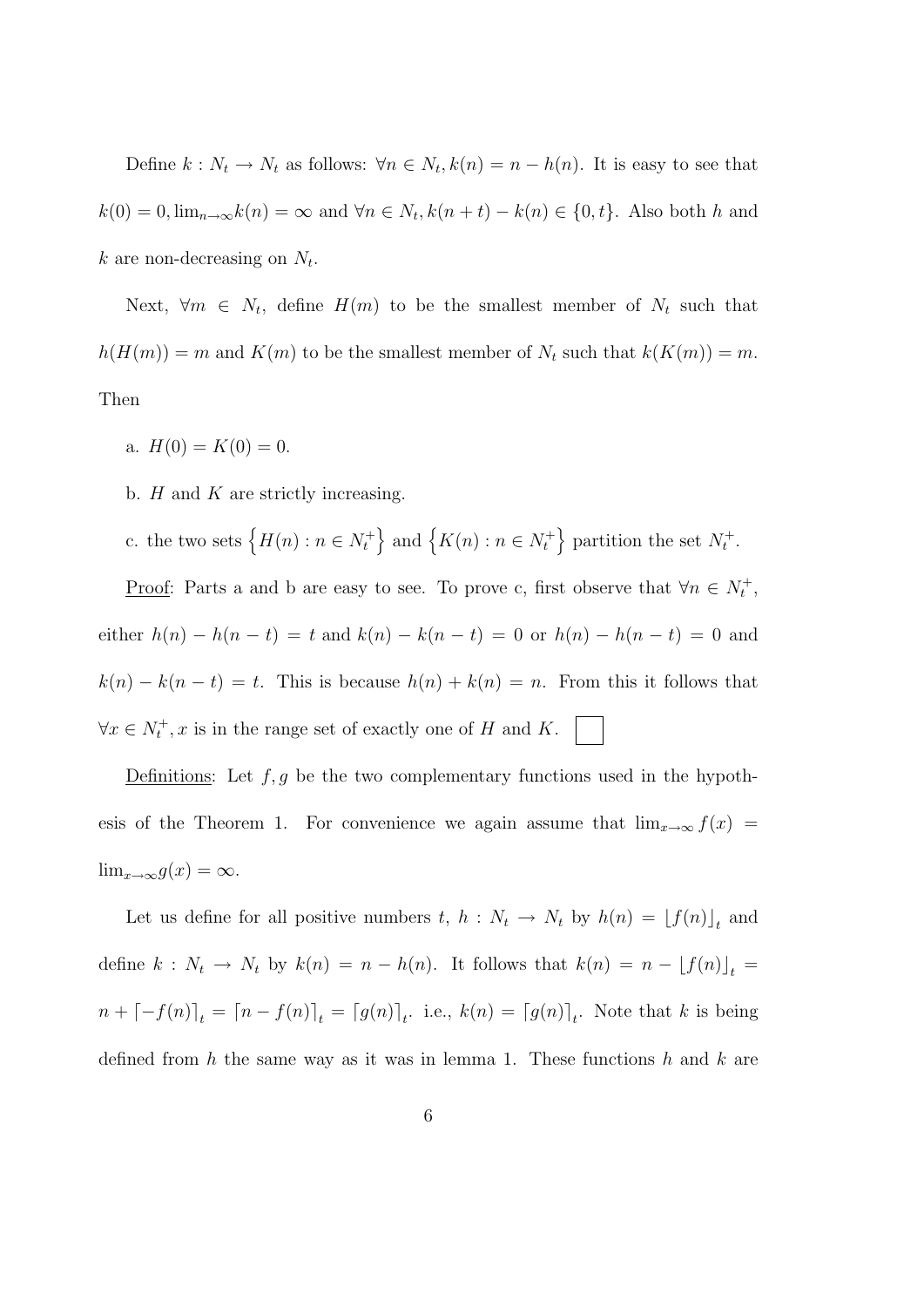used in the remainder of our proof of the theorem.

Lemma 2: The function  $h$  defined above satisfies the hypothesis given in lemma 1, namely

- 1.  $h(0) = 0$ ,
- 2.  $\forall n \in N_t, h(n+t) h(n) \in \{0, t\},\$
- 3.  $\lim_{n\to\infty}h(n) = \lim_{n\to\infty}(n-h(n)) = \infty$ .

Proof: Since 
$$
h(n) = [f(n)]_t
$$
,  $n - h(n) = [g(n)]_t$ ,  $f(0) = 0$  and  $\lim_{n \to \infty} f(x) =$ 

 $\lim_{n\to\infty} g(x) = \infty$ , conclusions 1 and 3 are easy to see. We now prove conclusion 2.

Now 
$$
0 < f(n+t) - f(n) < t
$$
 since  $\forall \epsilon > 0, \forall x \in [0, \infty), 0 < f(x+\epsilon) - f(x) < \epsilon$ . Therefore  $[f(n+t)]_t - [f(n)]_t \in \{0, t\}$ . It follows that  $h(n+t) - h(n) \in \{0, t\}$  since  $h(n+t) = [f(n+t)]_t$  and  $h(n) = [f(n)]_t$ . This completes the proof of lemma 2.

Since  $k(n) = n - h(n)$ , as in lemma 1, it follows that  $k(0) = 0$ ,  $\lim_{n \to \infty} k(n) = \infty$ and  $\forall n \in N_t$ ,  $k(n+t) - k(n) \in \{0, t\}$ . Now  $\forall m \in N_t$ ,  $H(m)$ ,  $K(m)$  are defined in lemma 1 since h and k satisfy the conditions specified in lemma 1. That is,  $\forall m \in N_t$ ,  $H(m)$  is the smallest member of  $N_t$  such that  $h(H(m)) = [f(H(m))]_t = m$  and  $\forall m \in N_t, \quad K(m)$  is the smallest member of  $N_t$  such that  $k(K(m)) = [g(K(m))]_t =$ m. The following two lemmas will now add considerable power to lemma 1 when we use  $h(n) = \lfloor f(n) \rfloor_t$  and  $k(n) = n - h(n) = \lfloor g(n) \rfloor_t$  in lemma 1.

Since  $f : [0, \infty) \to R$  and  $g : [0, \infty) \to R$  are complementary, we recall that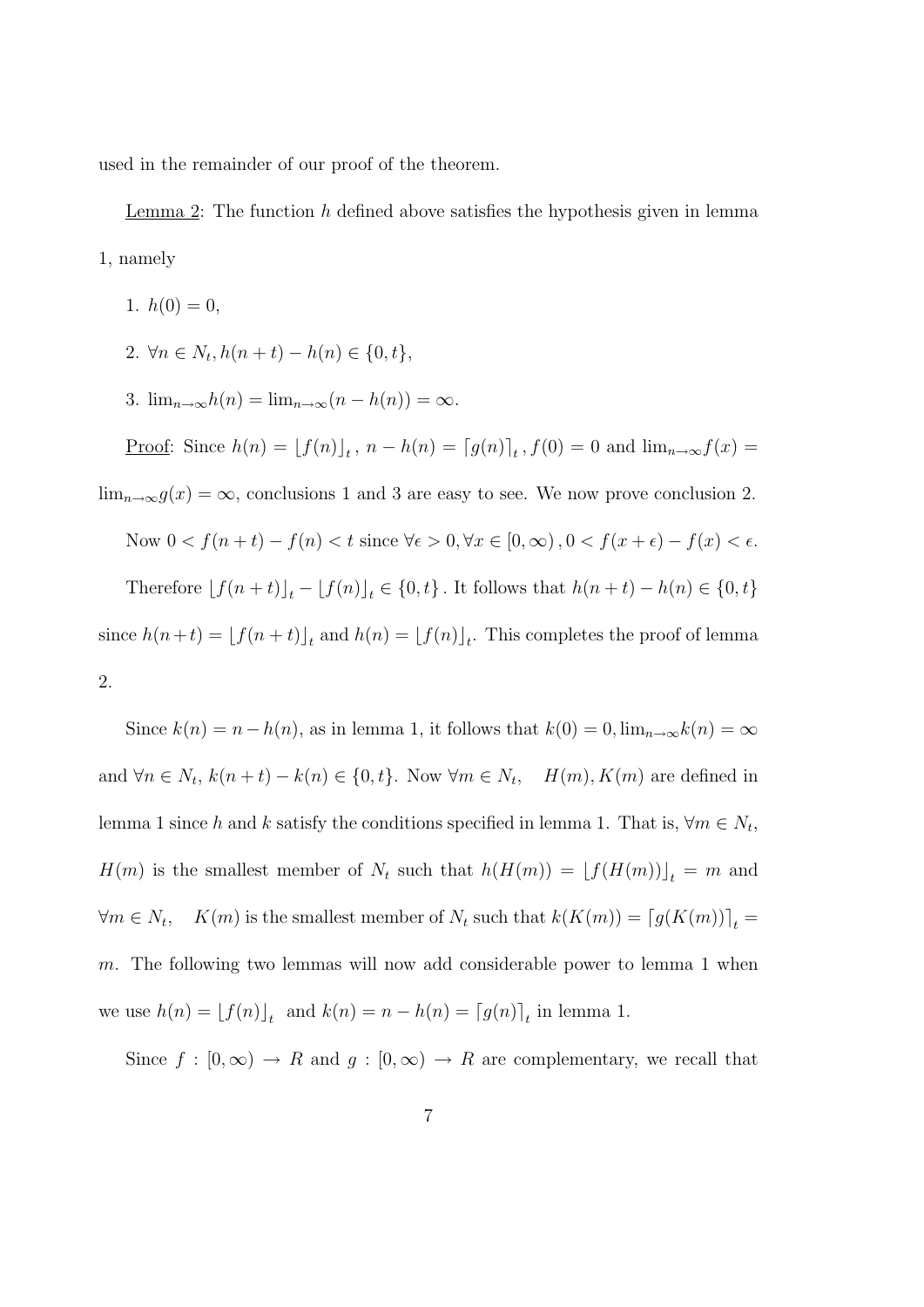$f(0) = g(0) = 0$ , f, g are strictly increasing and continuous on  $[0, \infty)$  and also  $\forall \epsilon > 0, \forall x \in [0, \infty), 0 < f(x + \epsilon) - f(x) < \epsilon, 0 < g(x + \epsilon) - g(x) < \epsilon$ . As always, for convenience, we are assuming that  $\lim_{x\to\infty} f(x) = \lim_{x\to\infty} g(x) = \infty$ .

Lemma 3:  $\forall n \in N_t, H(n) = \lceil f^{-1}(n) \rceil_t.$ 

Proof: Let us abbreviate  $f^{-1}(n) = x$ . Therefore  $f(x) = n$ .

Define  $\bar{x} = [x]_t$ . Of course,  $\bar{x} \in N_t$ . Now by lemma 1,  $H(0) = 0$ . Also,  $f^{-1}(0) = 0$ . So  $H(0) = [f^{-1}(0)]_t = [0]_t = 0$  is obvious. Therefore, we now assume that  $n \in \{t, 2t, 3t, 4t, \dots\}$ . Then note that  $f^{-1}(n) = x > t$  since  $\forall x \in (0, \infty), 0 <$  $f(x) < x$ . Now since by lemma 2,  $\forall \overline{n} \in N_t, h(\overline{n} + t) - h(\overline{n}) \in \{0, t\}$ , lemma 3 is proved once we prove the following:

a.  $h(\overline{x}) = |f(\overline{x})|_t = n$ b.  $h(\bar{x} - t) = |f(\bar{x} - t)| = n - t.$ 

<u>Proof of a</u>: Now  $\overline{x} - x = \overline{\epsilon}$  where  $0 \leq \overline{\epsilon} < t$ . Now  $[f(\overline{x})]_t = [f(x + \overline{\epsilon}]_t =$  $[f(x + \overline{\epsilon}) - f(x) + f(x)]_t = [f(x + \overline{\epsilon}) - f(x) + n]_t = [f(x + \overline{\epsilon}) - f(x)]_t + n.$  Now  $0 \le f(x + \overline{\epsilon}) - f(x) \le \overline{\epsilon} < t$  since  $0 \le \overline{\epsilon}$ . It follows that  $[f(x + \overline{\epsilon}) - f(x)]_t = 0$ . Therefore  $[f(\overline{x})]_t = [f(x + \overline{\epsilon}) - f(x)]_t + n = 0 + n = n$ .

<u>Proof of b</u>: Define  $\underline{x} = \overline{x} - t = \left[x - t\right]_t$ . Let  $x - \underline{x} = \underline{\epsilon}$ , where  $0 < \underline{\epsilon} \leq t$ . Now  $[f(\overline{x} - t)]_t = [f(\underline{x})]_t = [f(x - \underline{\epsilon})]_t = [f(x - \underline{\epsilon}) - f(x) + f(x)]_t = [f(x - \underline{\epsilon}) - f(x)]_t +$ n. Since  $0 < \underline{\epsilon}$ , we see that  $0 < f(x) - f(x - \underline{\epsilon}) < \underline{\epsilon} \leq t$ . Therefore  $-t$  $f(x - \underline{\epsilon}) - f(x) < 0$ . It follows that  $[f(x - \underline{\epsilon}) - f(x)]_t = -t$ . Hence  $[f(\overline{x} - t)]_t =$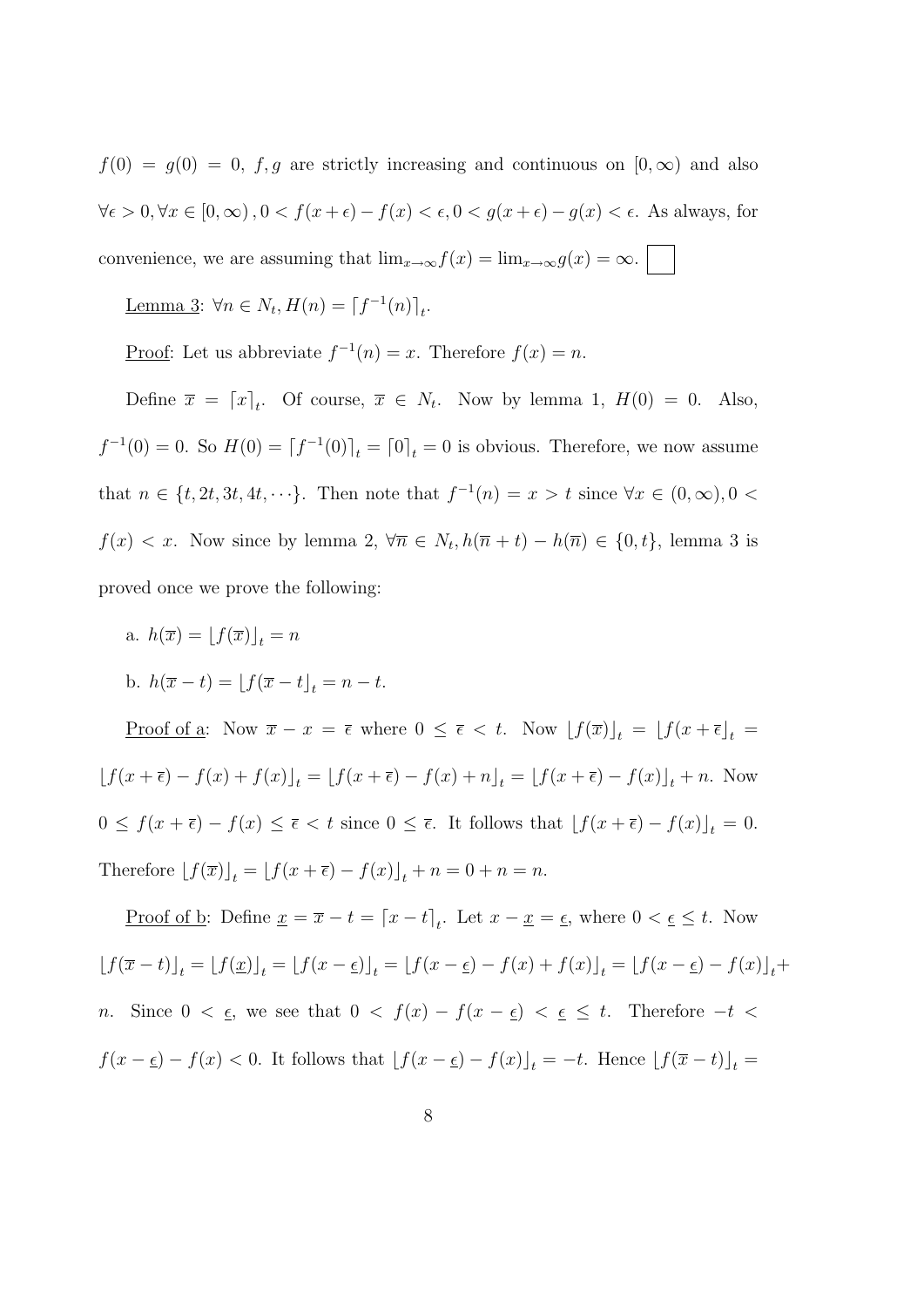$\left[f(x-\underline{\epsilon}) - f(x)\right]_t + n = n - t.$ 

Lemma 4:  $K(0) = 0$  and  $\forall n \in N_t$ ,  $K(n + t) = [g^{-1}(n) + t]_t$ .

<u>Proof</u>: Recall that  $K$  was defined at the end of the proof of lemma 2. Note that  $K(0) = 0$  from lemma 1. We now show that for all  $n \in N_t$ ,  $K(n+t) = \lfloor g^{-1}(n) + t \rfloor_t$ . Let us first consider  $n = 0$ . We will show that  $K(0 + t) = [g^{-1}(0) + t]_t$ . Now  $g^{-1}(0) = 0$ . Therefore, we need to show that  $K(t) = \lfloor t \rfloor_t = t$ . Now  $0 < g(t) < t$  is true. Therefore,  $k(t) = [g(t)]_t = t$ . Since  $k(0) = 0$ ,  $k(t) = t$ , we see that  $K(t) = t$ must be true by the definition of K. We will now suppose  $n \in \{t, 2t, 3t, \dots\}$ . We must show that  $K(n+t) = \lfloor g^{-1}(n) + t \rfloor_t$ . Let us abbreviate  $g^{-1}(n) = x$ . Therefore,  $g(x) = n$ . Since  $n \in \{t, 2t, \dots\}$  and for all  $x \in (0, \infty)$ ,  $0 < g(x) < x$ , it follows that  $x > t$ . Define  $\overline{x} = \lfloor x + t \rfloor_t$ . Of course,  $\overline{x} \in N_t$ . Since  $\forall \overline{n} \in N_t$ ,  $k(\overline{n}+t) - k(\overline{n}) \in \{0, t\}$ , the lemma is proved once we prove the following:

- a.  $k(\overline{x}) = \left[g(\overline{x})\right]_t = n + t$ .
- b.  $k(\overline{x} t) = \lfloor g(\overline{x} t) \rfloor_t = n.$

<u>Proof of a</u>: Define  $\bar{x} - x = \bar{\epsilon}$ , where  $0 < \bar{\epsilon} \leq t$ . Now  $\left[g(\bar{x})\right]_t = \left[g(x + \bar{\epsilon})\right]_t$  $\left\lceil g(x+\overline{\epsilon}) - g(x) + g(x) \right\rceil_t = \left\lceil g(x+\overline{\epsilon}) - g(x) \right\rceil_t + n.$  Now  $0 < g(x+\overline{\epsilon}) - g(x) < \overline{\epsilon} \leq t$ , since  $0 < \bar{\epsilon}$ . Therefore  $\left[g(x + \bar{\epsilon}) - g(x)\right]_t = t$ . Therefore

 $\lceil g(\overline{x}) \rceil_t = \lceil g(x + \overline{\epsilon}) - g(x) \rceil_t + n = n + t.$ 

Proof of b: Remember  $x > t$ . Let  $\underline{x} = \overline{x} - t = \lfloor x \rfloor_t$ . We must show  $\lceil g(\underline{x}) \rceil_t = n$ . Define  $x-\underline{x} = \underline{\epsilon}$ , where  $0 \le \underline{\epsilon} < t$ . Now  $[g(\underline{x})]_t = [g(x-\underline{\epsilon})]_t = [g(x-\underline{\epsilon}) - g(x) + g(x)]_t =$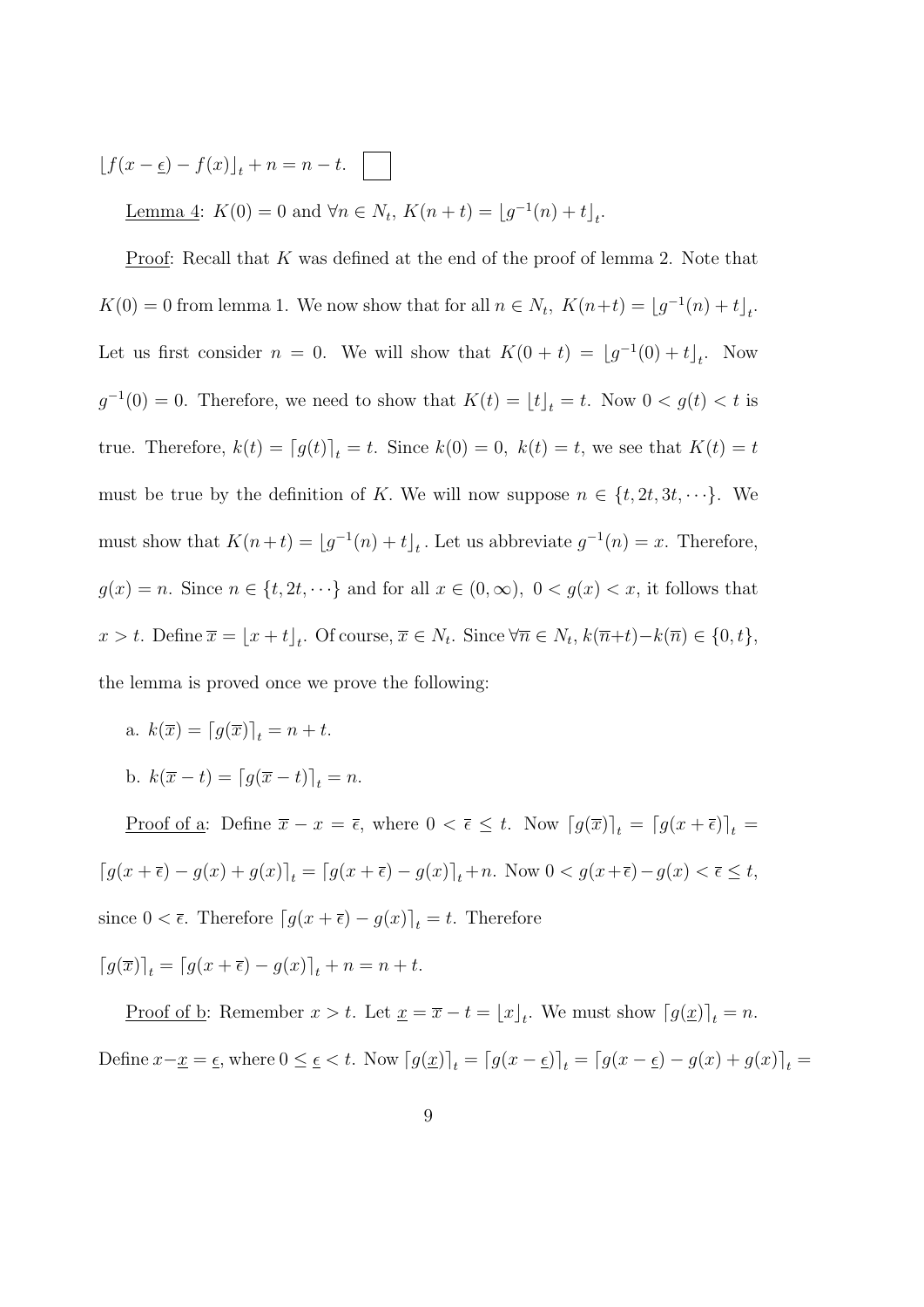$\left[g(x-\underline{\epsilon})-g(x)\right]_t + n$ . Now  $0 \leq g(x)-g(x-\underline{\epsilon}) \leq \underline{\epsilon} < t$ , since  $0 \leq \underline{\epsilon} < t$ . Therefore  $-t < g(x - \epsilon) - g(x) \leq 0$ . Therefore  $[g(x - \epsilon) - g(x)]_t = 0$ . Therefore  $[g(\underline{x})]_t = [g(x - \underline{\epsilon}) - g(x)]_t + n = 0 + n = n.$ 

We now have enough information to prove the theorem 1.

<u>Proof of Theorem 1</u>. We know that f and g are complementary functions. Also, we know that f and q are continuous and bounded above by the identity function. We also recall that we defined  $h : N_t \to N_t$  and  $k : N_t \to N_t$  as follows:  $\forall n \in \mathbb{R}$  $N_t, h(n) = \lfloor f(n) \rfloor_t, k(n) = n - h(n) = \lfloor g(n) \rfloor_t$ . In lemma 2 we showed that this h satisfies the hypothesis of lemma 1. Also this  $k$  is defined from this  $h$  in the same way as in lemma 1.

We also defined the functions  $H(m)$  and  $K(m)$  in lemma 1. We also know from lemma 3, 4 that  $\forall n \in N_t$ ,  $H(n) = [f^{-1}(n)]_t$  and  $\forall n \in N_t$   $K(n+t) = [g^{-1}(n) + t]_t$ .

From lemma 1, we know that  $\forall t > 0$ , the following two sets partition the set  $N_t^+$ :  $\left\{H(n) : n \in N_t^+\right\} = \left\{\left\lceil f^{-1}(n)\right\rceil_t : n \in N_t^+\right\}$  and  $\left\{K(n) : n \in N_t^+\right\} = \left\{\left\lfloor g^{-1}(n) + t\right\rfloor_t : n \in N_t\right\}.$ 

Recall that  $H$  and  $K$  are strictly increasing functions whose image sets are disjoint. Therefore, the elements of these two sets, when viewed as a sequence, are

all distinct.

Now since  $g^{-1}(0) = 0$ , we know that  $\{ [g^{-1}(n) + t]_t : n \in N_t \} = \{ t \} \cup \{ [g^{-1}(n) + t]_t : n \in N_t^+ \}$ . Therefore,  $\left\{ \left[ f^{-1}(n) \right]_t : n \in N_t^+ \right\}$  and  $\left\{ \left[ g^{-1}(n) + t \right]_t : n \in N_t^+ \right\}$  partition the set  $\{2t, 3t, 4t, 5t, \dots\}$ . Therefore  $\{[f^{-1}(n) - t]_t : n \in N_t^+\}$  and  $\{[g^{-1}(n)]_t : n \in N_t^+\}$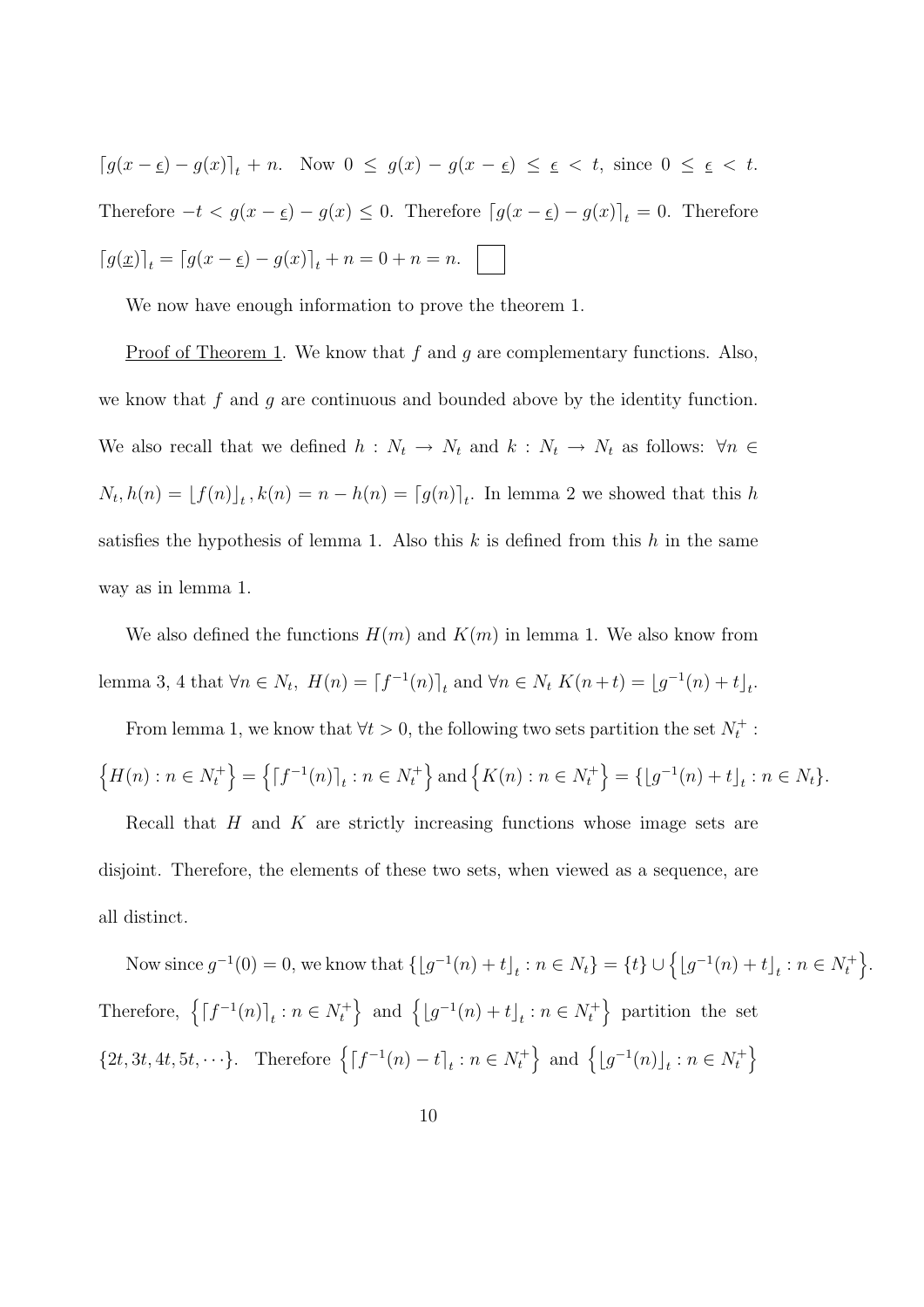partition  $N_t^+$ . Also, the elements of these two sets, when viewed as a sequence, are all distinct.

We now use theorem 1 to prove the Main Theorem.

Suppose  $h : [0, \infty) \to [0, \infty)$  is continuous, strictly increasing, and satisfies both  $h(0) = 0$  and  $\lim_{x\to\infty} h(x) = \infty$ . We define for all  $t > 0$ , the sets  $P_t$  and  $P_t^+$  as follows:

$$
P_t = \{h(0) = 0, h(t), h(2t), \ldots\}
$$
 and  $P_t^+ = \{h(t), h(2t), \ldots\}.$ 

Next consider the following lemma.

Lemma 5: Suppose f and g are complementary functions and h satisfies the conditions listed above. Then the sets A and B defined by  $A = \{[(fh^{-1})^{-1}(n)]_{P_t}$ :  $n \in N_t^+$  and  $B = \{[(gh^{-1})^{-1}(n)]_{P_t} : n \in N_t^+\}$  partition  $P_t^+$  for all  $t > 0$ . Also, the elements of A (when viewed as a sequence) are distinct and the same is true for the elements of B.

Proof: Note that  $(fh^{-1})^{-1}(n) = hf^{-1}(n)$  and  $(gh^{-1})^{-1}(n) = hg^{-1}(n)$ . By part b of theorem 1,  $\{[f^{-1}(n) - t]_t : n \in N_t^+\}$  and  $\{[g^{-1}(n)]_t : n \in N_t^+\}$  partition  $N_t^+$ .

Also, the elements of each of the two sets, when viewed as sequences, are distinct. Since h is an order preserving change of variable and since  $\lfloor x \rfloor_{P_t}$  is defined for the partition of  $P_t$  topologically analogous to the way  $\lceil x-t \rceil_t$  is defined for the partition of  $N_t$  and since  $\lfloor x \rfloor_{P_t}$  is defined for the partition  $P_t$  topologically analogous to the way  $\lfloor x \rfloor_t$  is defined for the partition of  $N_t$ , the conclusion is easy to see. See figure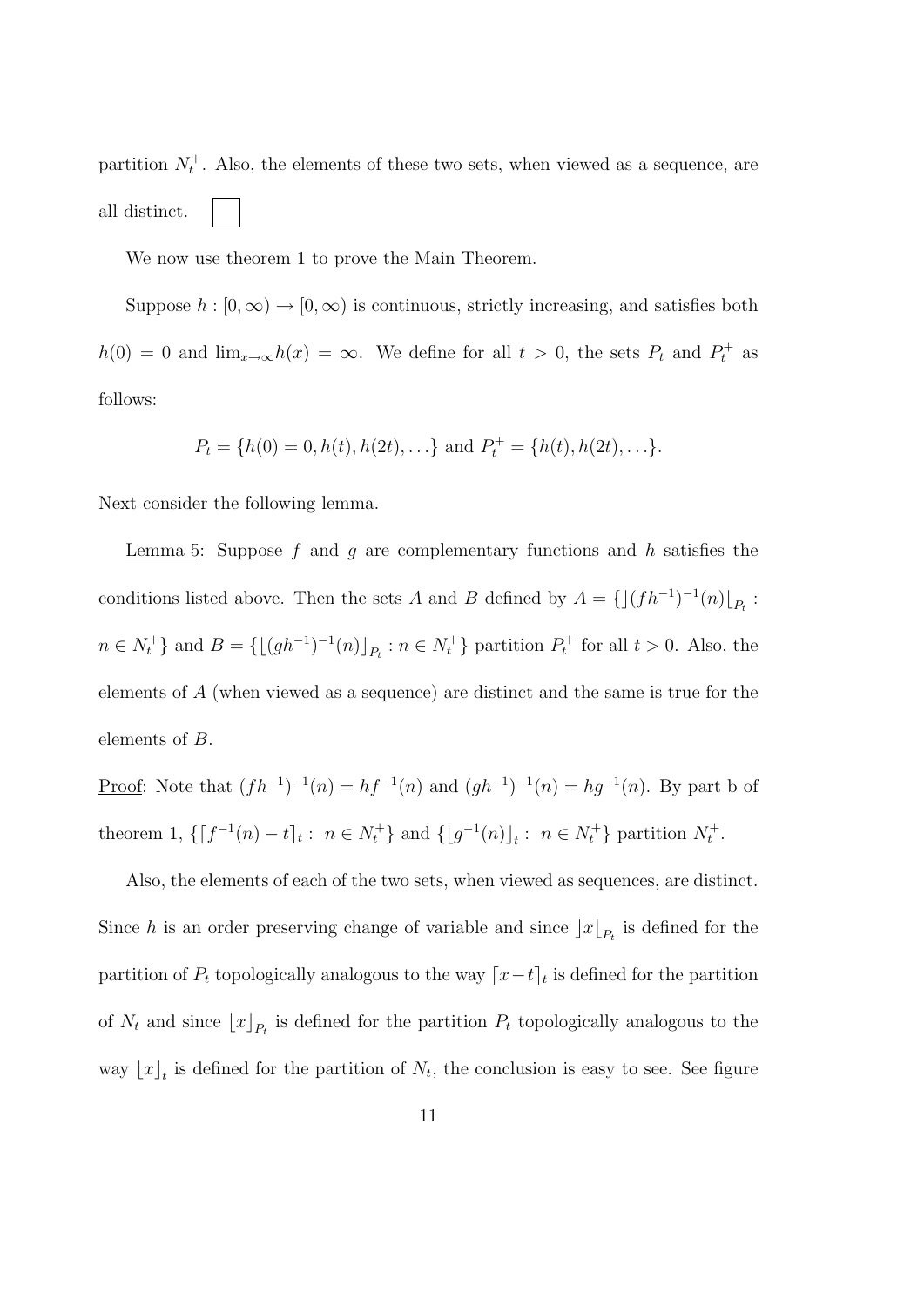

We now prove the Main Theorem.

<u>Proof</u>: Since both F and G are strictly increasing, so is  $F + G$ . Also,  $F + G$  is unbounded and  $(F+G)(0) = 0$ . It follows that  $(F+G)^{-1}$  exists for all non-negative x. Also,  $((F+G)(F+G)^{-1})(x) = (F(F+G)^{-1})(x) + (G(F+G)^{-1})(x) = x$  for all nonnegative x. For convenience of notation, denote  $F(F+G)^{-1}$  by f,  $G(F+G)^{-1}$ by g and  $(F+G)^{-1}$  by h. Note that f, g, and h satisfy the hypothesis of the last lemma and that  $fh^{-1} = F$  and  $gh^{-1} = G$ . The lemma completes the proof.

## References

- [1] Sam Beatty, Problem 3173, American Mathematical Monthly, vol. 33, 1926, p.159.
- [2] Ross Honsberger, Ingenuity in Mathematics, New Mathematical Library, American Mathematical Association, 1989, pp. 93-110.

1.